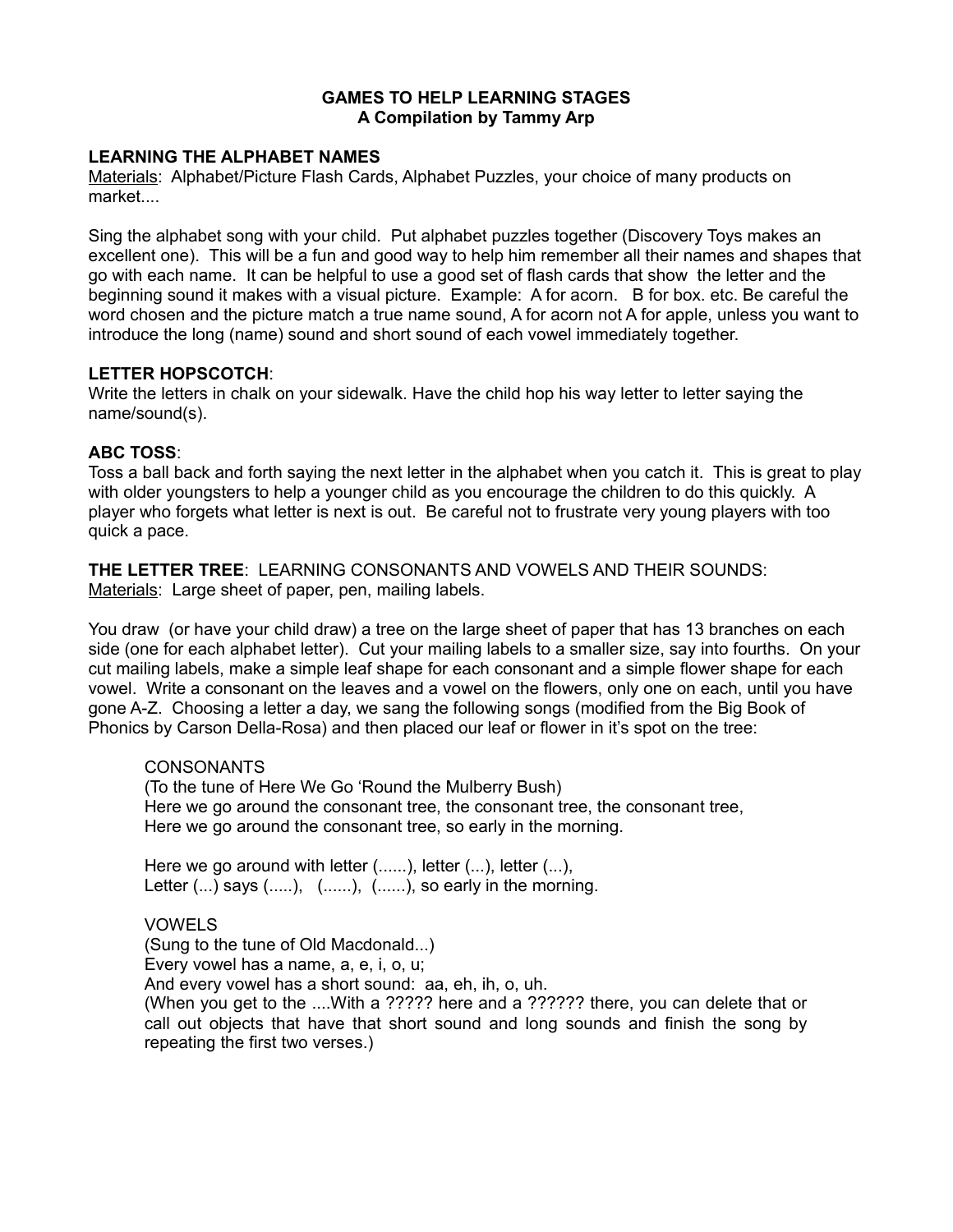**LETTER DAY**—NAMES, SOUNDS, SHAPES AND EVEN EASY MATH: Materials: Objects around the home, canned bread stick dough.

To follow up on the Consonant/Vowel tree or simply stand alone introduction of letters, assign a day for a certain letter (usually best if done in A-Z order). Sing your song, put your sticker on the tree, and then continue the theme by having your child find objects (you've placed "hidden") around the house that begin with that letter. For example hide an apple for short a, an acorn for long a, etc. Have your child find and place all the items on a tray (box lid, t-v tray, etc.). Have your child count the number of items. Play memory with him. Have him close his eyes and then take a number of items off the tray and hide them behind your back. Have your child recall what they were. Have your child do the same while you hide your eyes. Progress to not only recalling what they were but number taken and number left and number total.

Continue letter day pulling out pieces of the bread stick dough (they should be neat little "sticks" to use). Give your child enough pieces so that he may make the upper and lower case of the letter of the day. Bake up the bread stick letters. Sprinkle them with cinnamon sugar and let your child eat his snack while you read him a good story.

#### **MAILMAN:** MATCHING UPPER AND LOWER CASE—ADVANCE GAME READING—BEGINNING NUMBERS/MATH

Materials: Blank cards (business or 3x5 index) and/or old envelopes; marking pen; stuffed animals, bag to use as "mail carrier's pouch."

Make a simple set of alphabet cards, A-Z, using old business cards or the 3 x 5 index cards or even old envelopes. Put the capital letters on one set, one letter per card, and the lower case letters on another set, one letter per card. Have your child place a number of his favorite toys or stuffed animals (perhaps 8-10) around a room you've chosen. You or your child then place a Capital Letter by each toy which will become the "address" of that toy. Then hand your child the corresponding lower case cards, in random order, and have him place them in his "mail pouch" and deliver the "mail" to his toys. After he's delivered the mail, you may go out and collect the mail, and begin anew with the next group of cards.

#### Advanced Variation: Reading Practice.

After your child has begun to read simple words, make \***word cards** by writing words that you are studying on blank cards. Have your child place his toys around the room. Lay the word cards out flat on a table . In your mind choose a word card and state something like "Mr. Bear needs to have a cake delivered to him." Let the child find the correct word by reading the cards and then deliver the correct card to Mr. Bear. Repeat with remainder of words. The sillier the story you can make, the funner it will be for your child.

\*NOTE: You can use these word cards to play Mailman—Word Variation, or as Bingo calling cards or as Sound Rummy cards, see games listed below.

## Math Variation: Math/Numbers Practice.

This can also be used with number matching flash cards where one card is the number and the other card is a dot count. You could even deliver an item count of small objects to each stuffed animal (peanuts or raisins or so many "envelope letters").

**TRAIN:** ALPHABET ORDER, NAMES, LETTER SOUNDS, AND EARLY READING: Materials: Blank cards (business or 3x5 index); marking pen. Phonics Pathways and Ruth Beechik's books gave me this idea that I adapted for my family.

Make a set of alphabet cards A-Z, but at the bottom of each card make a couple of train wheels so that the card becomes a train car. Put the consonants on one color of card and the vowels on another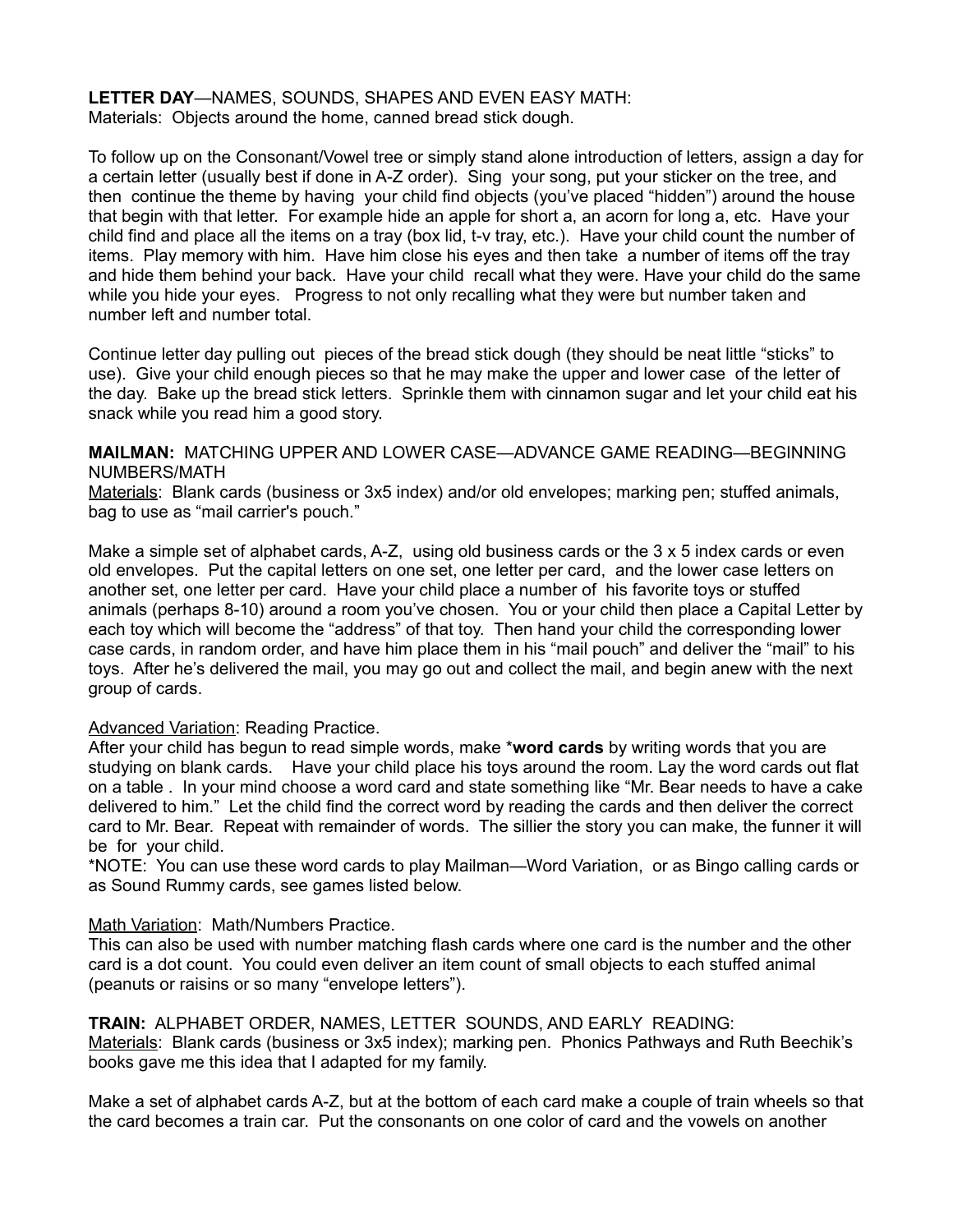color of card (or somehow denote consonants from vowels by color, perhaps write in different colored pens for each). Make one card to look like a simple engine, and the other to look like a simple caboose (fancy artwork is not important). Tell your child he is a train engineer and needs to get the cars lined up in the right order. Let him build his train from A-Z.

## Variations: Letter Ladders and 3 Letter Words.

After your child has become accustomed to arranging the cars in the right alphabet order, begin to make letter ladders. Take one consonant,"m" for example, and the vowel cars. Make short trains of that consonant using short vowel sounds only:m-a, m-e, m-i, m-o, m-u. Have your child read the "trains." When he is comfortable with the letter ladder of that consonant, progress to making simple three letter trains of short vowel words with that consonant: mat, met, mix, mop, mud, etc. Set up your cards carefully and have him make some letter ladder trains and short vowel word trains being careful to avoid those letters that are difficult to make short words with or are spelled differently than they sound.

# **KEEP IT/MATCH IT \*WORD CARDS:** READING WORDS DRILL

Materials: Cards, Pen.

Write approproriate reading level words on cards (or use your mailman cards). (You can choose to buy colored index cards and color code by areas: i.e., all the three letter short vowel words are on red, beginning consonant blend words are on green, ending consonant blends on yellow, all the two vowel digraph words are on blue, etc.) Sit with your child. Put a card face up. If your child can read the word out loud, he keeps the card. If he can't read the word, you keep the card (for later drill). Your child can then turn in his cards for a treat or store dollar (suggested possible exchange: 10 cards right for \$1 school store bucks or a peanut per card).

# Variation: Word Matching—Use Cautiously

 You can make a second set of word cards and play them as an old maid, go fish or a spit-type of matching game **only** if the child must read them out loud (using proper phonics) in order to match and the phonics have been introduced for the words. This variation does reinforce the word appearance which is not bad AFTER the child has learned the phonics and has sounded out the word appropriately several times. We want him to be able to quickly read familiar words without having to painstakingly sound them out each time. Be attentive to assure overuse or misuse of word flash cards is not turning your program into a "Sight Method" program.

**BINGOS:** LETTERS, SOUNDS, PHONOGRAMS, MATH ETC.. (Phonics Pathways has a number of these, but the idea of a bingo is hardly unique.)

Matierials: Tic-Tac-Toe pattern drawn on Paper. Markers. Call \***word cards** (or list) with appropriate words

Draw (or have your computer generate) a checkerboard or tic-tac-toe pattern on paper. Usually a grid of 4 by 4 works best. Make up a number of these either by computer, hand, or xerox. As you progress through your program, write the area you are dealing with on the cards and bingos. Example: Beginning consonant blends. Write on your bingo squares bl, br, cl, cr, etc. Write appropriate reading level words on your calling cards (or use your Mailman or Bingo calling cards). Call out a word, example: "clock." The child puts his marker on the correct consonant blend...cl. Show the calling card word to your child so he can see he is correct and see the word. (You may wish to use an oral word list if the words are too advanced and you are targeting only one sound of the word. Do not show your child words that are too advanced for him to read). Continue until he has a bingo or until the card is filled. I give a simple treat for each bingo completed (one animal cracker or gummy bear or raisin for example).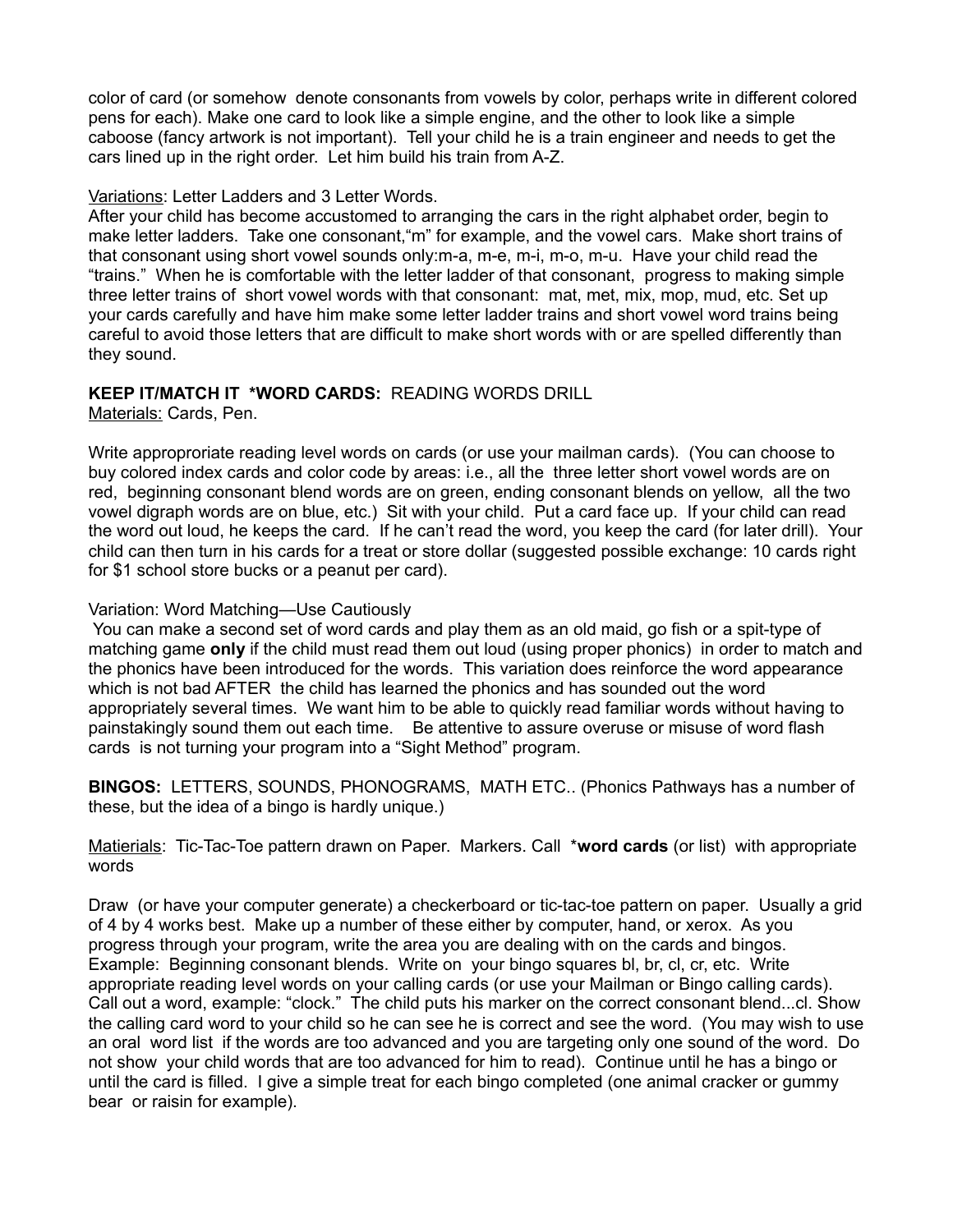# Variation:

Use gummy bears or other healthy treat such as peanuts or raisins as markers. After he completes a bingo, or the whole board, he eats his markers!! Great motivator to do the whole board!

# Math Variation:

Put numbers 1-20 on a checkerboard bingo pattern. Hold up equation cards or even number cards...example 5+5=?. Have your child place his marker in the correct answer spot.

## **SILENT E GAMES:**

Materials: Bingo Board and Calling \***Word Cards.**

Bingo variation. Write 3 letter words on the bingo grid that can be made into 4 letter words with the addition of the silent e. Make up "e" letter markers. Call out a word (cute for example). The child finds the word cut, places the "e" letter on it and says what the new word is "cute." Again your calling cards can be used for Keep It or Mailman-Word Variation.

# **INDIVIDUAL PHONOGRAM/SOUND PATTERNS DRILL GAMES:**

Materials: Beales' game cards, Spaulding flash cards, or small note/business cards to make your own.

## **FLASH CARD DRILL.** INDIVIDUAL PHONOGRAM DRILL.

Play keep it flash or straight flash with the your phonics cards from Spaulding, Beale's, or your own.

**BEALE'S TUBIN DOWN THE RIVER OR TEDDY BEAR PICNIC.** INDIVIDUAL PHONOGRAM DRILL.Play the game as manufactured. If you use my method, make the adaptations on the back of the cards.

**PHONOGRAM DOMINOES**: INDIVIDUAL PHONOGRAM DRILL AND SOUND PATTERN DRILL. Materials: Business cards and pen, or Beale's Phonogram Game Cards (with all phonogram sounds noted on back as a self-checker).

Either make up your own cards, or using Beale's Phonogram Game Cards play the cards as dominoes. Deal 10 cards to each player. Deal 2 wild cards (your make up or the Beal's pink wild cards) to each player. Set the remainder of the cards in a pile face down at the center of play. Each player places their cards face up before them (if the phonograms sounds are noted on the back, which I strongly suggest you do). Draw the top card from the pile and place it face up at the center of play to start the game. Say the card is an "a". Player one has an "ai" and an "ay." He places both cards domino style after the "a" card. A player may place one card if he has followed a phonogram grouping (an r-controlled phonogram placed by and r-controlled phonogram, a silent letter phonogram placed by a silent letter phonogram) or TWO cards if he makes an exact sound match. "ai" next to "ay" next to the "a" all can say the same long a sound. He continues until he can no longer play. (You can then have the player draw cards to fill out their 10 again in true domino style, or simply terminate that player's turn. The younger the player the better to simply terminate that player's turn with no additional cards drawn for a quicker game). The turn goes to the next person. This person has an "ea." He matches it's sound of long a to the "ai", but then his second card (as he had an exact sound match and can play two cards for one play) is an "ie" as "ie" and "ea" can both say long e. If a player has the right to an additional play but has no cards to play (the 2 cards for exact sound rule), he draws one card from the pile and plays it if he can. If he cannot, he keeps the card and his turn is over. The game continues until someone has played all of their cards.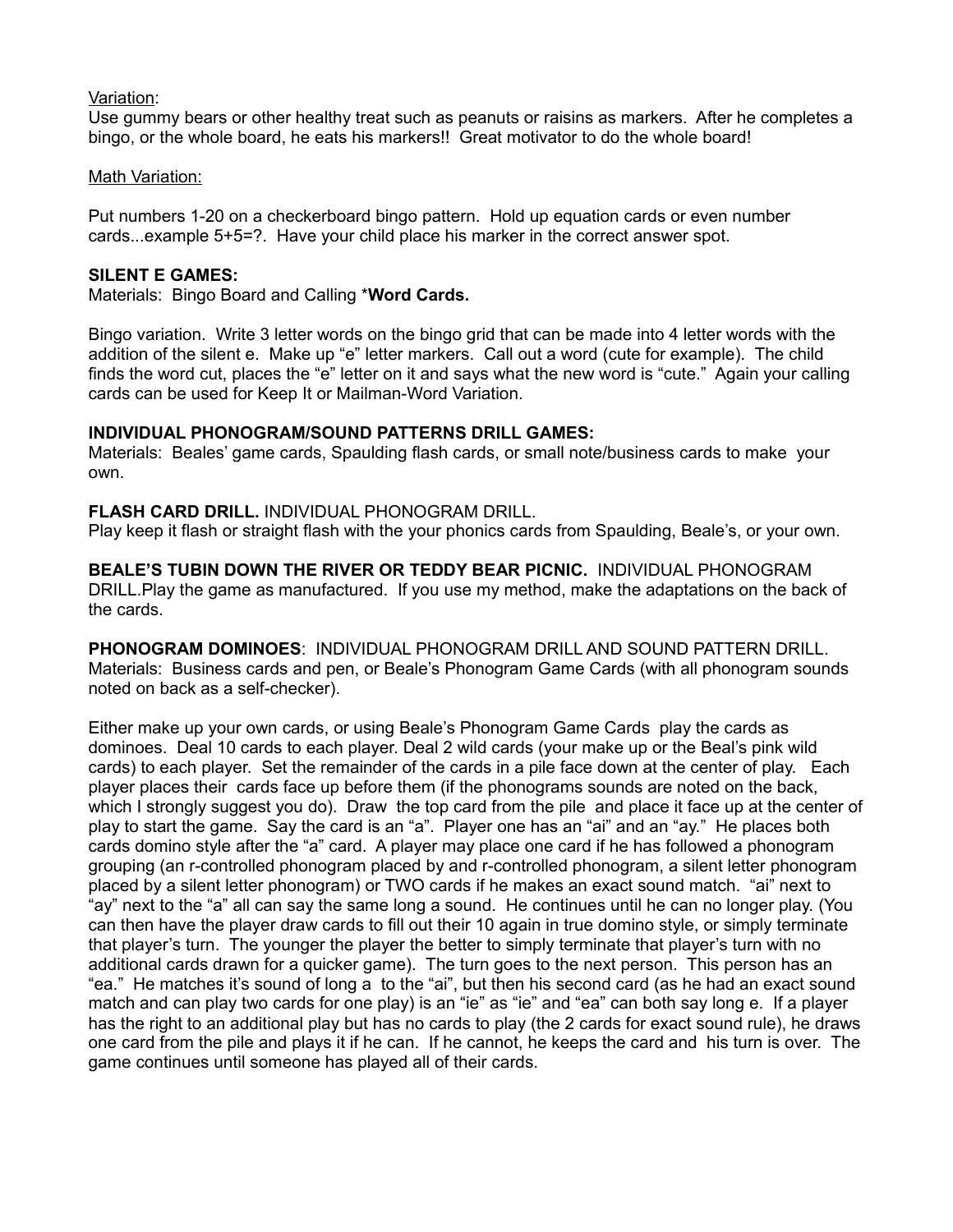## **SOUND PATTERNS RUMMY:**

Materials: Use Keep It/Match It Cards of words with vowel digraphs (2 vowels that make one sound, example: ai, ea, ough, etc.) OR make up a double set of your own phonogram cards OR use your Beals' double deck of phonogram cards (with my additions added in if you like). [note: You may want to make a new double set of Phonogram Cards if you have placed your clue information on the backs of the cards for use in the Dominoes game.]

Play a rummy type game where the sets to be laid down are 3 cards of the same sound pattern. For example "taught, walk, hot" if you are using word cards; "ai, ea, ei" if you are using individual phonogram cards.

# **MATH GAMES**

**NUMBERLINE RACE:** Learning Numbers 0-100, Differences between numbers, Greater/Lessor Materials: Strip paper or adding machine roll paper, pen, small matchbox style cars.

Make a number line from 0 to 100. Roll paper out onto floor. You and your child choose a matchbox car to race. Explain to your child that you are trying to see how far you can send your cars without going pass 100. You will get two chances each round if one of you goes pass 100. Have child start at zero and "shoot off" his car from the zero starting line. He may not go past zero, and he may not touch his car until it stops. If he goes pass 100, it is a disqualified run (and he gets one more chance on this round). Wherever his car rolls to a stop is his finishing spot, for example, he sends his car off, it rolls to a stop at number 75. Your child calls out the number he has stopped at (75). You then send your car off. Say your car rolls to a top at 69. Your child calls out 69, and then determines who is closer to 100. Play best of 3 out of 5 (or 5 out of 7, or....my son loved to play this...)

## Advanced Variation:

Have your child determine how far away from 100 he is (and you are). Have your child determine how much you are from each other (69 to 75 is 6 spaces), which number is greater, which is smaller, etc.

Hint: Be attentive to his frustration level if he continually overshoots 100 or if you continually "win" the game. You may want to vary the game so that you call out a number and try to aim for that and count how many numbers off you were, or do the game in a non-competitive way. The idea is to acquaint your child to all the numbers on the number line to 100. If you send your cars to smaller numbers, it requires him to compute more of the numberline. (Unless you are as uncoordinated as I am, at which rate your car will naturally go to widely varying number ranges and your child will win most of the races).

**ADDITION/SUBTRACTION RACES:** Practice simple addition and subtraction within a given number range. Materials: 8 1/2 by 11 paper or tagboard, 2 playing pieces (your child's favorite—dinosaurs or teddy bears or..), business cards marked with

Make your game board by dividing your paper or tag board into a grid of 2 columns. These columns will become race lanes for your playing pieces. Now mark both lanes into as many rows as you can fit on your paper and still have room for your playing piece (usually about 10). If you are playing to more than 10, tape two boards together and continue numbering consecutively both sides to your target number (example 20). Mark your business cards with  $+1$ ,  $-1$ ,  $+2$ ,  $-2$ ,  $+3$ ,  $-3$ ,  $+4$ ,  $-4$ ,  $+5$ ,  $-5$ ,  $+10$ , -10. Make 3 of each +/- card.

To Play: You and your child place your markers at zero (or the starting number) in your respective lane. Explain to your child the race is to the end number (example 20). The object is to have your marker (example: dinosaur ) the first to make it to 20. Shuffle the +/- cards and place them face down. Have your child turn the top card over. He then counts forward or backward the number that is said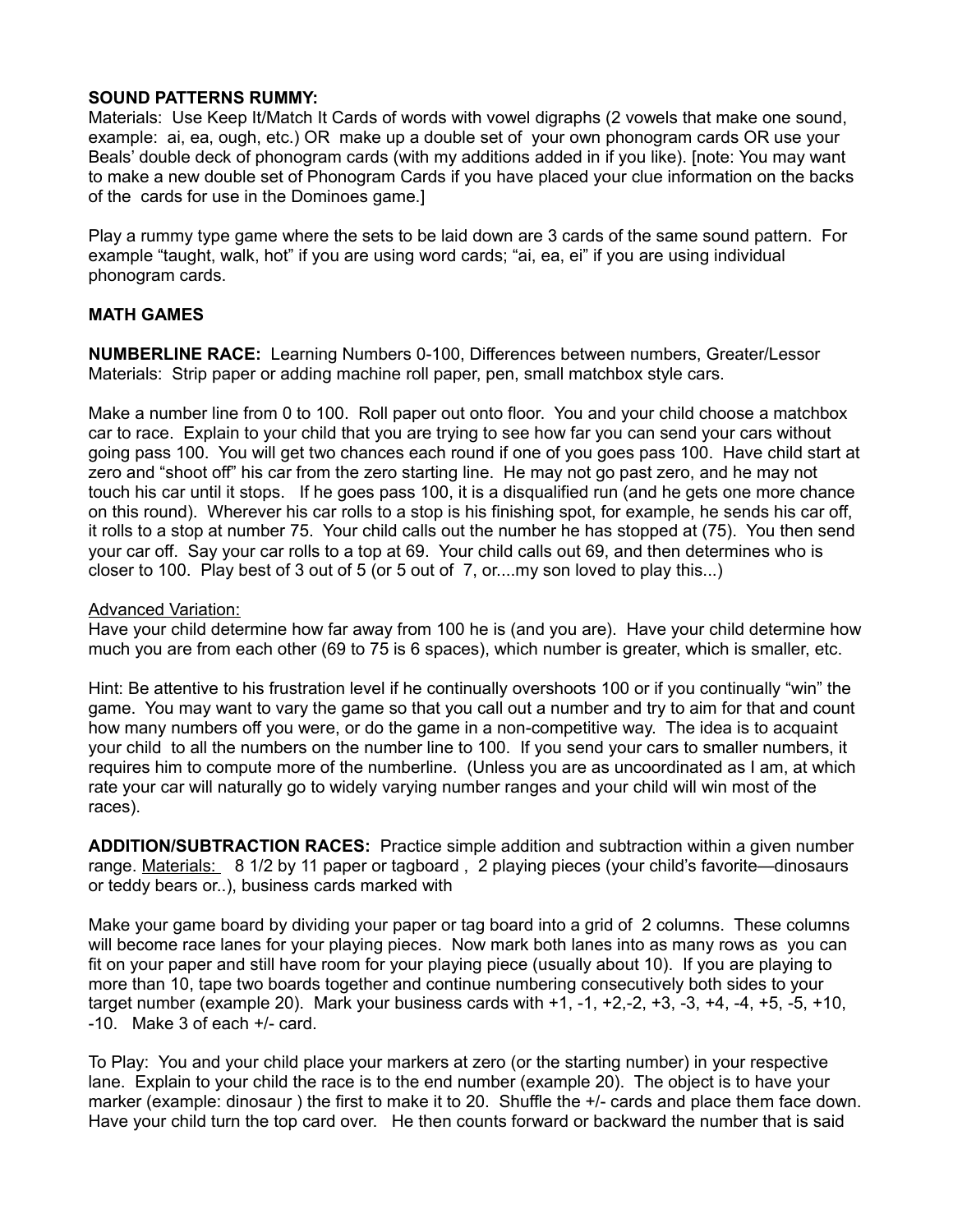on the card (Example +3 will send your child's marker from 0 to number 3). If a subtraction number would send you beyond zero, draw again (Example your child is on 5 and draws -10. This would take you to beyond zero to -5, an advanced concept for much later math, so he would put that card on the bottom of the pile and draw again.) Each takes turn drawing and moving his marker forward and backward according to the +/- cards stating the equation each time (Example: I'm on 15, -6 puts me at 9, 15-6=9). Continue until someone reaches the goal number (20). Be sure to state out loud what each +/- card is doing to your marker's position.

Variation: Add additional boards to go to higher numbers and additional +/- cards (I suggest 0-10 only).

Very Advanced: Keep this game in mind for upper math when negative integers are introduced. It's a great way to example and drill negative spaces.

**LEAP FROG.** Counting by 2's, 3's, 5's. Materials: 100 Chart, or Numberline to 100, markers (plastic frogs are fun).

Either on a 100's Chart or a Numberline to 100, Begin with your child at 0 and play "leap frog" either by 2's or 3's or 5's to show the pattern of counting. This is fun to do with magnetic frogs if you place your 100 chart on the refrigerator.

#### **FAVORITE GAME MATH.**

Let your child play his favorite game board game (I like the Ravensburger educational games best). BUT put in 2 dice instead of 1 so that he has to add or subtract to get his spaces to advance. He merely rolls both dice and then adds or subtracts one from the other to determine his spaces. This also works with Candyland. Use TWO cards. The child must decide which card order advances him best.

#### **FIND THE ANSWER.**

Write up math problems on a sheet. Now write the answers on a notecard (one answer per note card) in large size numbers. Now hide the answers in the house (your chosen areas). Have your child first look over his math sheet, then go FIND the answers. You can even give a self-checking clue on the back of the notecard if you so desire (a star shape to match the star by the problem on the sheet). After he has found them all, have your child recite the math problems and the answers .

Variation: Hide the equations AND the answers. Write the equations on one set of cards and the math answers on another set of cards. Hide in seperate places in the house. Have your child find all the equations AND answers and then match answesr to equations. After he has completed this task, have him recite the equations and answers.

#### **HISTORY/GEOGRAPHY WALL MAP.**

Materials: Paper, pen or pre-purchased outline map of the world or the USA.

Either trace an outline of the USA (or world area you are studying) or purchase a good wall sized outline map. (An outline map has the border outlines but no other markings).

As you go through your geography or history course, have your child help you draw in the appropriate event on your wall map. (Example, if you are studying the voyage of Christopher Columbus, mark where he started and his course on your map. Same with Oregon Trail, or Pony Express Trail, etc.) It's fun if you draw fun pictures that depict that part of history. When we studies early American history, we filled in the map as we filled in American's history until we ended up with all the States and much of history on our wall!